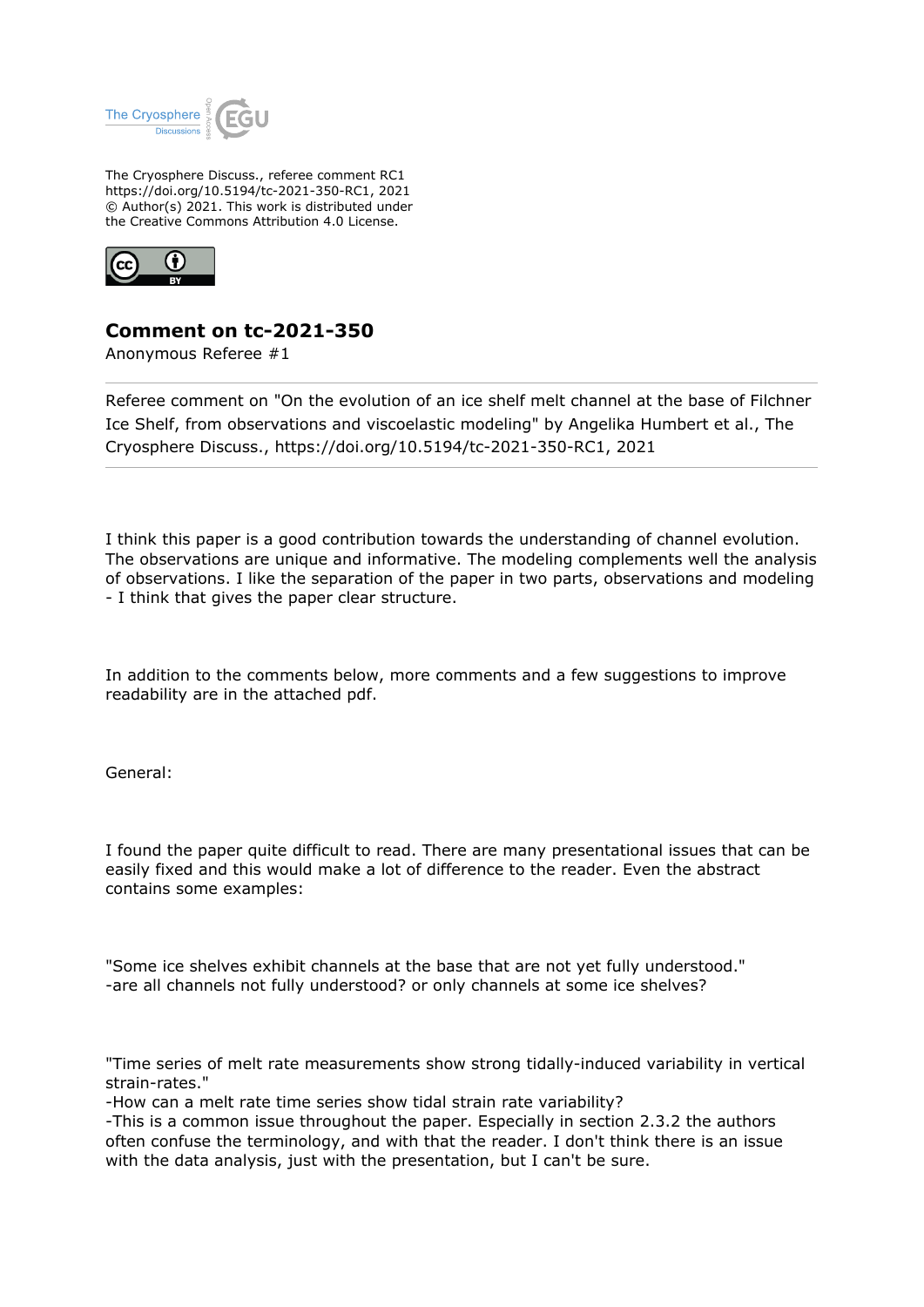"The type of melt channel in this study diminishes with distance from the grounding line and are hence not a destabilizing factor for ice shelves".

-This statement is repeated at a few place throughout the manuscript, but it is not clear why it is true. It definitely doesn't seem to be a conclusion drawn from the observational or modeling results presented here. It would need to be elaborated on in a bit more detail and it is unclear whether this sentence is appropriate for the abstract, since this doesn't seem to be a finding of this study.

These are just a few of many examples. I guess the main advice would be, do not assume the reader knows what you mean. Repetition is important.

Representativeness of the measurements:

It seems that primarily the eastern side of the channel was sampled. Where the western flank was sampled (2 locations), the melt rate there was much higher than at the eastern flank of the nearest cross-sections. In the southern hemisphere, Coriolis force deflects flows to the left, which in this case is westward. Therefore, it is not unreasonable to expect relatively higher melt rates on the western flank, and the two western flank measurements seem to go along with this. Can sampling bias explain the apparent discrepancy between observed melt rates and thickness profiles? Could you get the correct channel geometry assuming asymmetric east west melt rate, higher on the western side?

Basal melting measurements, technique:

One thing I am missing in this paper are some figures of the basal return, how it changed between the two measurements, if at all, and what are the implications for the uncertainty in the basal melt rate.

In particular, I am curious about how the basal melt rate at the steepest channel wall was derived (SW and SE). Is the first basal reflection that you consider from a flat base beneath? Or could it be of nadir? Are there any ambiguities?

How was the basal melt rate time series derived? It seems quite jumpy all together. How robust is the time series? Why is the time series getting noisier with time (Fig 4 - blue high frequency oscillations get gradually higher amplitude)?

Can you exclude the possibility of instrumental artifacts? - Are any of the jumps present in the internal reflector time series too?

Do any of the jumps coincide with the changes in the character of the basal reflector? e.g. splitting/joining peaks as the reflector evolves?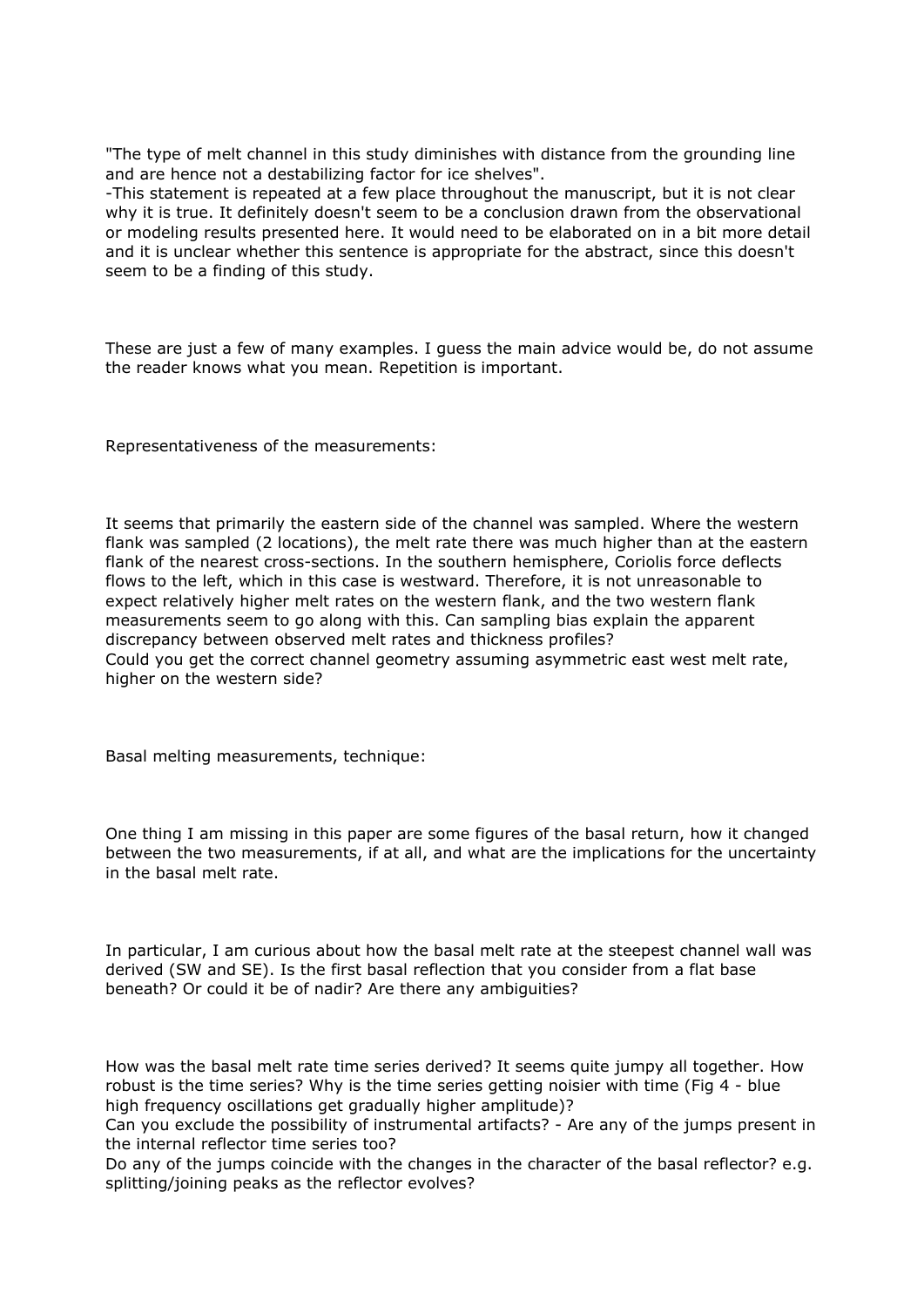Or is the base just a simple, single peak that doesn't change its shape, in which case a lot of concerns would go away?

I think this is something that should be discussed in the paper if the readers are to believe the presented time series.

I have some more concerns about the melt rate time series now that I am looking at Fig 4 more carefully. The thinning rate doesn't show much seasonality (panel b). But then in panel a and also in Fig A3b it is indicated that the melt rate does have seasonality. Do the strain and melt time series have a seasonal variability that is equal but opposite? Such a result often indicates issues with the derivation of the melt rate time series. Or did you assume that vertical strain rate is constant in time, apart from tidal oscillations? But as before some of my confusion can be caused by mixing up terminology, specifically whether the time series shown are melt thinning or total thinning.

Model:

I think it would be useful to present the equations that are solved, as well as the boundary conditions written out mathematically. For those not used to the glaciology jargon, it can be hard to decode from the words (and not always so clear sentences) what system of equations is actually being solved.

There are some viscosity sensitivity experiments briefly mentioned in the end. What I wasn't able to gather from the description is, whether any realistic rheological values could possibly account for the observed geometry and melt rate or not. And if so, at what expense would that be - presumably not a good fit of the vertical displacement profiles in Fig 8?

The authors optimize viscosity to match the channel thickness, but they don't optimize it to match the vertical strain rates. Why not? Could it be that a better fit to the vertical strain rates (especially in the middle of the channel) could yield a melt rate solution closer to that what was actually observed? It could be that an answer to this is already in the paper/experiments, but I wasn't able to find it.

I am wondering why the authors do not find a strain rate structure similar to the modeling of Vaughan 2012, which promotes formation of basal crevasses. Is that because the ice here is so much thicker and the channel relatively shallow compared to the ice thickness? Or is this a fundamental difference between viscous and viscous-elastic rheology? Is there any evidence of basal crevasses on this channel top?

Discussion: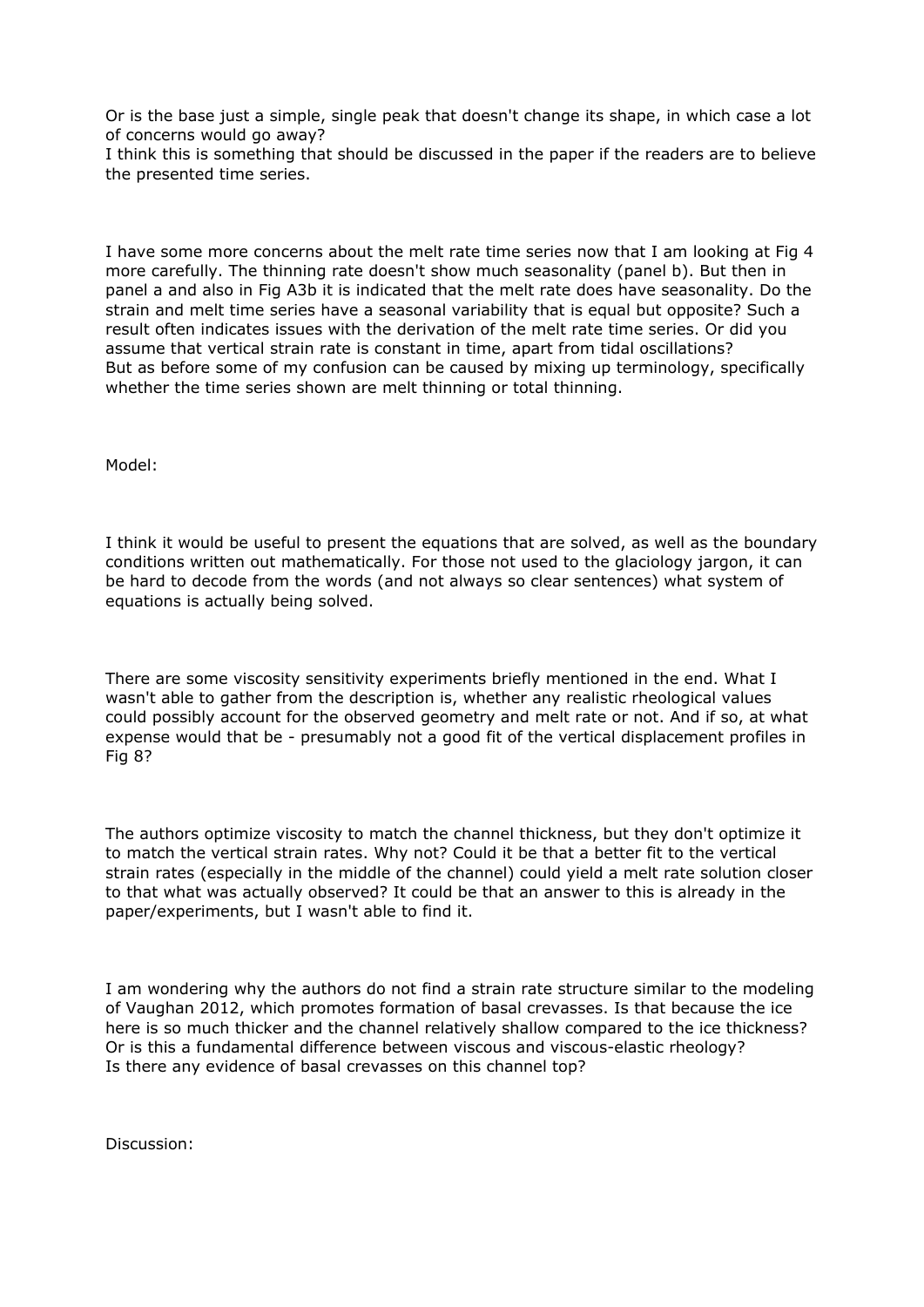There is some comparison with a study from Ross Ice Shelf, but it is not clear what the purpose of the discussion is. The authors are citing high melt rate values observed elsewhere but those were measured much closer to the grounding line than in the current study. So what is the purpose of this comparison? To state that elsewhere people measure higher melt rates in channels? Or that it is possible that had you measured closer to the grounding line, you might have found higher values of melting? I think the first paragraph of the discussion should be rewritten.

Another point regarding the main conclusion of the paper, which is that melt rates must have been higher in the past. Have you consider whether melt rate on side walls, which can be 10 times higher than on the base (Dutrieux et al 2014), could explain the maintenance of the channel without having to evoke a major change over the past 250 years?

Naughten et al 2021 does idealized abrupt change experiments. I don't think that paper can be used as a supporting evidence for the hypothesis that melt rates in the channel decreased over the past 250 years.

Some more comments (page/line):

Again, need to differentiate between melting and total thickness change. On 11/225 you claim 1 cm tidal melt amplitude, but on 12/235 you say you were unable to get tidal melt rate.

6/130 How does the tidal bending at daily or so timescales (so presumably mainly elastic response) translate into long term vertical strain rate that is depth dependent (primarily viscous response)? Is that just coincidental, or is that expected from theory?

I would draw different conclusions than the authors from some of the provided figures, e.g. Fig. 2c:

## 8/200

My interpretation of this figure would be that except for a few outliers (very high melt rates) the melt rate pretty much lies on a line, increasing with increasing draft. And it doesn't matter whether you measure melt inside or outside the channel.

## 13/265

The authors you Poisson's ratio of 0.325. Jenkins 2006 found this to be 0.5 near Rutford Ice Stream, which is relatively nearby. How sensitive are the simulations to this parameter?

Related to that, there has been some discussion recently on n in glen's flow law being closer to 4 than to 3 (e.g. Milstein 2021), in which why would you expect that to influence the result, if at all? - I am just curious about that one, I am not really asking you to run